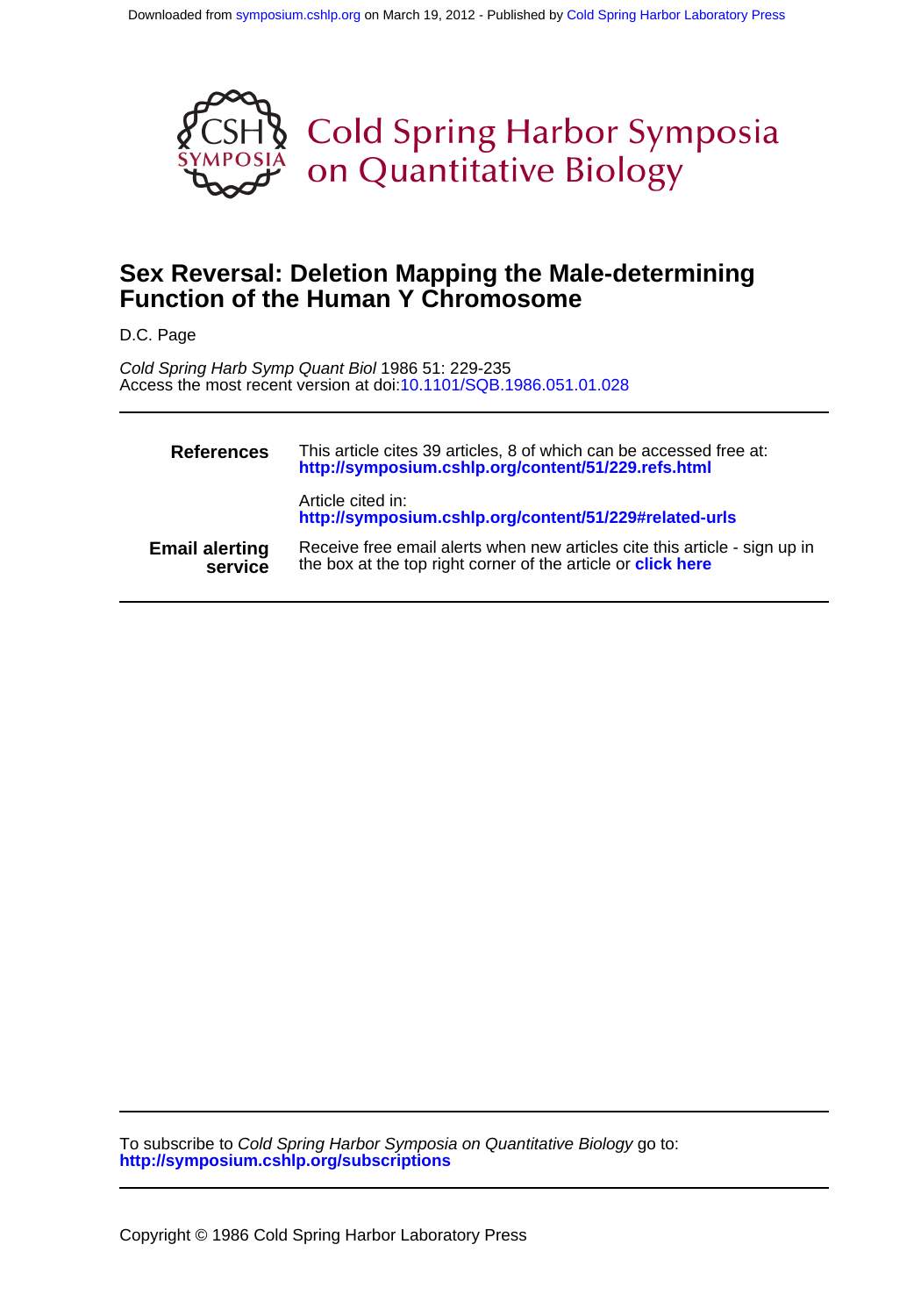# **Sex Reversal: Deletion Mapping the Male-determining Function of the Human Y Chromosome**

# D.C. PAGE

*Whitehead Institute for Biomedical Research, Cambridge, Massachusetts 02142* 

# **The Developmental Genetics of Sex Differentiation**

Mammalian molecular geneticists face the challenge of understanding how a fertilized egg develops into a mature organism, with all of its complex organ systems. Much has been learned about the molecular correlates of differentiation in, for example, hematopoietic cell lineages, but the molecular mechanisms of the development of mammalian organ systems remain virtually unexplored.

In mammals, the reproductive tract will undoubtedly prove to be among the organ systems most amenable to developmental genetic studies. Consider the invertebrates, where developmental genetics has been pursued with greatest success in *Drosophila melanogaster*  (fruit fly) and *Caenorhabditis elegans* (nematode). It is no mere coincidence that, in both fruit fly and nematode, the best understood developmental pathway is sex differentiation (Belote et al. 1985; Hodgkin et al. 1985; Maine et al. 1985; Nothiger and Steinmann-Zwicky 1985). The reasons are twofold and they apply to mammals as well as to invertebrates. First, although mutations in the development of most other organ systems (e.g., circulatory system, respiratory tract, liver) will often be lethal, the result of mutations in the development of the reproductive tract is generally sex reversal and infertility. Because they are not lethal, a great number and variety of mutations affecting sex differentiation can be observed. At least 19 distinct Mendelian mutations are known to perturb the pathway of sex differentiation in the human (Wilson and Goldstein 1975). A number of inherited disorders of sex differentiation are also known to occur in the mouse (e.g., Eicher 1982).

A second advantage in the analysis of sex differentiation is that the primary sex-determining signal can often be pinpointed. In both fruit fly and nematode, for instance, the sex-determining signal is the ratio of X chromosomes to autosomes. In most developmental pathways other than sex differentiation, one cannot make such inferences as to the initiating signal.

In mammals, the primary sex-determining signal is the Y chromosome. Positioned at the head of the sex differentiation pathway, the presence or absence of the Y chromosome determines the fate of the indifferent gonad in embryogenesis. XY, XXY, XXXY, and XXXXY embryos develop testes, while X, XX, XXX, and XXXX embryos develop ovaries. In turn, the embryonic testes or ovaries establish, respectively, a male

or female hormonal environment. That embryonic hormonal environment determines the remainder of the sex phenotype, including the sex of the internal accessory organs and external genitalia (Jost 1970). The entire sex phenotype-male or female-hinges upon the function of a gene or genes on the Y chromosome.

This Y-borne gene or gene complex is referred to as the testis-determining factor, or *TDF.* Much debate in the field of mammalian sex determination has focused on the nature of this master regulatory gene. A model that has enjoyed widespread acceptance proposes that TDF and the H-Y antigen are synonymous (Wachtel et al. 1975). Another model assumes that the *TDF* gene will be found among a family of evolutionarily conserved, heterogametic-sex-specific DNA sequences (Epplen et al. 1983; Singh et al. 1984). Recent studies cast doubt on both of these hypotheses (McLaren et al. 1984; Kiel-Metzger et al. 1985).

In reality, we have no meaningful biochemical or cell biological insights into the nature or mode of action of TDE It seems likely that the function of TDF will come to be understood only through cloning of the gene or gene complex. Despite our ignorance as to the biochemical and cell biological events set in motion by TDF, and despite the lack of a selection for TDF function in cell culture, it may well prove possible to clone the *TDF* gene purely on the basis of its genetic or chromosomal map position. In this sense, the search for the *TDF* gene is analogous to the searches for the genes underlying X-linked chronic granulomatous disease, Duchenne muscular dystrophy, Huntington's disease, and cystic fibrosis (all described elsewhere in this volume).

The remainder of this article focuses on two intertwined themes. The first of these is the chromosomal mapping of *TDF.* The second is the chromosomal basis of gonadal sex reversal (e.g., XX males and XY females).

## **A Deletion Map of the Y Chromosome**

How then does one go about determining the precise genetic map position of *TDF* on the Y chromosome? Most of the Y, the only haploid human chromosome, does not participate in meiotic recombination. (This is not true of the small portion of the Y that exhibits "pseudoautosomal" inheritance; Rouyer et al.; Cooke and Smith; Darling et al.; all this volume; D. Page,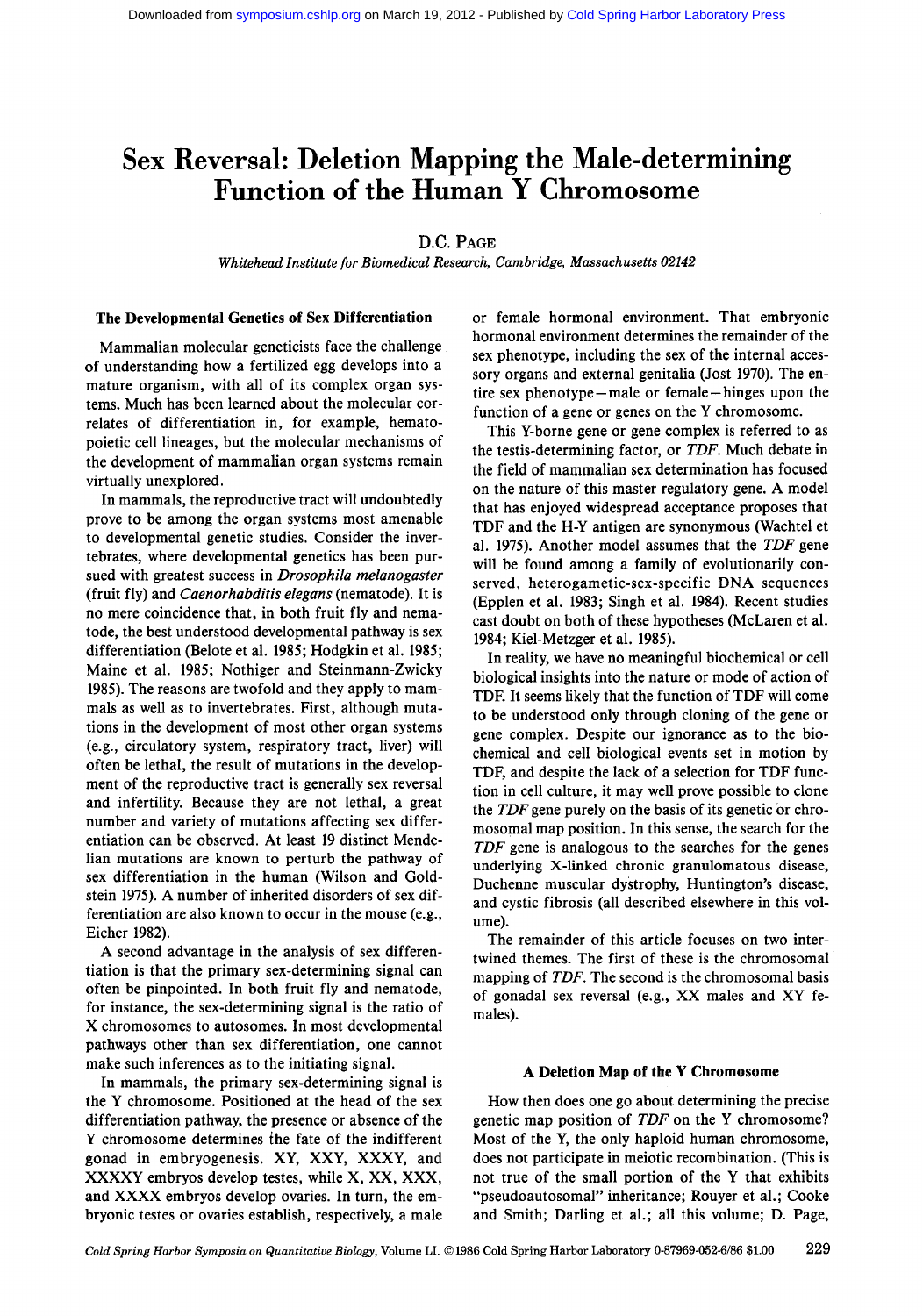230 PAGE

unpubl.) It is therefore not possible to construct a genetic linkage map of the Y chromosome from recombination frequencies among markers. However, the natural occurrence of a wide variety of structural abnormalities of the Y chromosome suggests the possibility of constructing a deletion map. Indeed, attempts were made to infer the regional location of *TDF* on the human Y chromosome by karyotype-phenotype correlation (Buhler 1980; Davis 1981). Unfortunately, descriptions of structurally abnormal Y chromosomes from chromosome-banding studies are usually of limited precision and accuracy. Such studies left unresolved the debate as to whether *TDFmaps* to the short arm (Yp), centromeric region, or long arm (Yq), or whether in fact multiple *TDF* genes might map to both Yp and Yq.

Hybridization with Y-DNA probes-in conjunction with chromosome-banding studies-is a superior method for characterizing Y-chromosome anomalies and hence for constructing a deletion map of the Y chromosome. We have tested more than 80 individuals for the presence of as many as 140 Y-DNA loci by hybridization to Southern (1975) transfers of restrictiondigested genomic DNAs. The majority of the persons tested are XX males or XY females (to be described later) or have, as judged by cytogenetic analysis, a structurally abnormal Y chromosome. DNA studies showed that 50 of the individuals tested carry part but not all of the Y chromosome (Page et al. 1985; Disteche et al. 1986b; Vergnaud et al. 1986; D. Page, unpubl.). That is, each of these 50 individuals has some but not all of the Y-specific restriction fragments invariably present in normal (XY) males. Although only 19 of these 50 Y deletions had been detected by chromosome-banding studies, every Y deletion detected by chromosome banding was also revealed by DNA hybridization. The various patterns of Y-DNA loci present in these 50 individuals carrying part but not all of the Y chromosome are, as a group, most simply explained by the 8-interval deletion map shown in Figure 1. (The intervals are numbered according to the 7-interval map described by Vergnaud et al. [1986]. The subdivision of interval 4 into 4A and 4B is based on the

additional findings of Disteche et al. [1986b]. Earlier ambiguities regarding the ordering of intervals on Yp [Vergnaud et al. 1986] have largely been resolved [D. Page, unpubl.].) With the exception of only one of these 50 individuals, this map accounts for each case on the basis of a single Y breakpoint; that is, this deletion map reconciles our hybridization data with the presence of a single, contiguous portion of the Y chromosome in all but 1 of these 50 individuals. The strength of the map lies in its internal consistency. There is little or no basis for ordering the 140 Y-DNA loci apart from this hybridization analysis of deleted-Y individuals. Though a few of these DNA loci have been regionally mapped on the Y chromosome by in situ hybridization- the results of which are consistent with the deletion map-the resolving power of deletion mapping is greater.

The 8 deletion intervals shown in Figure 1 have been ordered with respect to each other without reference to cytogenetic findings. However, by correlating the results of the DNA hybridization studies with cytogenetic findings, one can orient this otherwise abstract map with respect to the long and short arms of the Y chromosome. Several males with microscopically detectable deletions of distal portions of Yq and an apparently intact  $Yp$  (see  $XYq$  males in Fig. 1) are among the deleted-Y patients studied (Vergnaud et al. 1986; D. Page, unpubl.). Conversely, as judged by staining of extended (prometaphase) chromosomes, some of the XY females studied (Fig. 1) have deletions of minute portions of Yp and an apparently intact Yq (Disteche et al. 1986b). The DNA hybridization results obtained with these  $XYq$ <sup>-</sup> males and  $XYp$ <sup>-</sup> females allow us to assign intervals 1-4A to Yp and 5-7 to Yq. Evidence of two sorts indicates that interval 4B contains the centromere. First, 4B is the only interval present in all deleted but independently segregating Y chromosomes (as in XYq- males and XYp- females). Second, Wolfe et al. (1985) localized an alphoid repeated sequence to the Y centromere by in situ hybridization, and deletion analysis maps that repeated sequence to interval 4B (D. Page, unpubl.).



The map shown in Figure 1 provides a simple ac-

**Figure** 1. Eight intervals in a deletion map of the Y chromosome, based on DNA hybridization. This map is of the portion of the Y chromosome showing strictly sex-linked (as opposed to pseudoautosomal) inheritance. (p) Short arm; (cen) centromere; (q) long arm. *(TDF)* Testis-determining factor.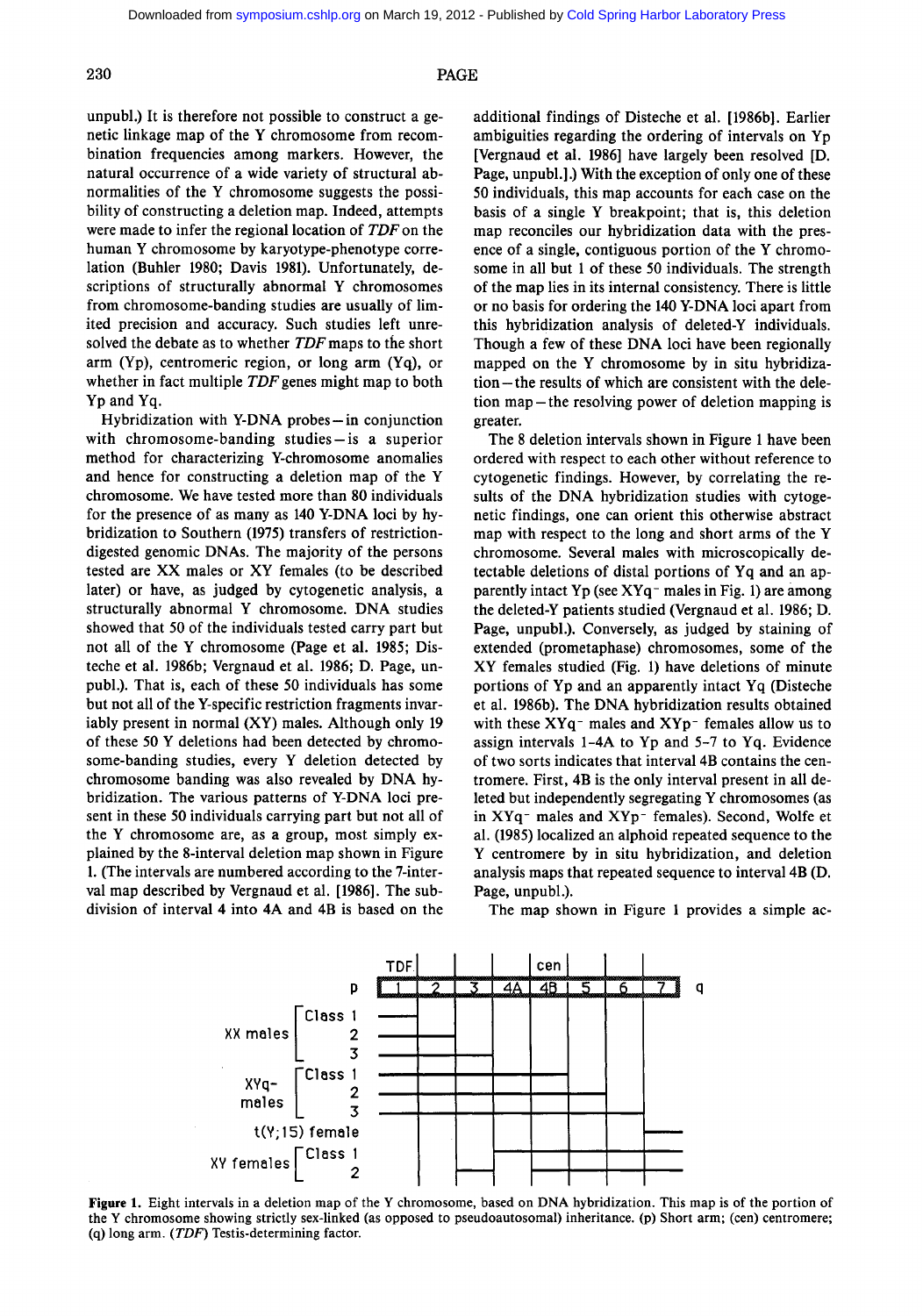# SEX REVERSAL AND THE Y CHROMOSOME 231

counting of all 50 Y deletions except that found in the class 2 XY female, who would appear to carry two noncontiguous portions of the Y chromosome. The class 2 XY female can be more easily accommodated if an implicit assumption underlying the map is relaxed. It has been assumed that the order of intervals on the Y chromosome is invariant among normal males, including the fathers of the patients studied. Suppose, however, that among the population, there exist two different Y chromosomes that differ by an inversion of intervals 3 and 4A. Perhaps such an inversion polymorphism would be easily tolerated on the Y, most of which does not participate in meiotic exchange. Then one might explain the class 3 XX males and class 1 XY females as arising from a Y chromosome of the 2-3- 4A-4B form (as shown in Fig. 1) and the class 2 XY female as arising from a Y chromosome of the 2-4A-3- 4B variety (with intervals 3 and 4A inverted). This would allow us to account for each of the cases via a single breakpoint on the Y. This dimorphism would also rationalize the finding that, on the 2-3-4A-4B chromosome, *DXYSl-like* sequences are found in two noncontiguous regions (Vergnaud et al. 1986); on the 2-4A-3-4B chromosome, the *DXYSI-like* sequences would occur in a single block (D. Page, unpubl.), consistent with their having transposed from the  $X$  as a unit (Page et al. 1984).

A working model of the Y chromosome is shown in Figure 2. Little is known about the physical size of the 8 deletion invervals, except that interval 7, composed largely of Y-specific tandemly repeated sequences



**Figure** 2. Cartoon of the Y chromosome.

(Cooke 1976; Kunkel et al. 1976), accounts for nearly half the chromosome. Intervals 1-4A are on the short arm, the centromere is in interval 4B, and intervals 5-7 are on the long arm. The pseudoautosomal domain is probably distal to all Y-specific sequences assigned to the short arm by deletion mapping (Rouyer et al.; Cooke and Smith; Darling et al.; all this volume; D. Page, unpubl.).

How detailed a map of the Y can one derive from such DNA hybridization studies of naturally occurring deletions? Flow-sorted (Deaven, this volume) and other Y-enriched libraries provide an effectively endless supply of new Y-DNA hybridization probes. To be useful in deletion mapping, probes need not be absolutely Yspecific in their pattern of hybridization, so long as they detect one or more Y-specific restriction fragments on Southern transfers. Accordingly, one is ultimately limited by the distribution of endpoints among spontaneously deleted Y chromosomes-and by one's ability to screen for such deletions among the population. Many such deletions are ascertained because of resulting sterility or other abnormalities of sexual development. Deletions without marked phenotypic consequence will go unnoticed unless they occur at sufficient frequency to be detected in surveys of normal populations. Y deletions can also be produced in tissue culture (Darling et al., this volume), but then one does not have the opportunity to examine the organismal phenotype of the deletion. Recent studies suggest that characterization of an expanded set of deleted-Y patients with a growing number of Y-DNA probes will yield a substantially refined map. Intervals 1, 3, and 6, for example, have recently been subdivided (D. Page, unpubl.).

# **Mapping** *TDF* **and Other Genes**

Since it is based on the results of hybridization with cloned Y-chromosomal DNA, this deletion map is quite revealing with respect to the organization of Y-specific repeated sequences and of X-Y homologous sequences within the Y chromosome (Vergnaud et al. 1986). Nonetheless, the principal reason for constructing such a map is to facilitate our understanding the biological roles of Y-borne genes. Foremost among these is the male-determining function of the Y.

Is the male-determining function of the Y chromosome the responsibility of a single gene or of several? If there are multiple male-determining genes on the Y, are they redundant, such that any one alone can initiate testis differentiation, or do they act in concert? Our results to date are consistent with there being a single *TDF* gene or gene complex, located on Yp (the short arm). The DNA hybridization results obtained with XX males (Fig. 1) suggest that interval 1 of the Y chromosome is *sufficient* to induce testis differentiation. Indeed, among the patients in whom we have detected part but not all of the Y chromosome, all those with testes carry interval 1 of the Y chromosome. If more than one Y-borne gene is required to initiate testis dif-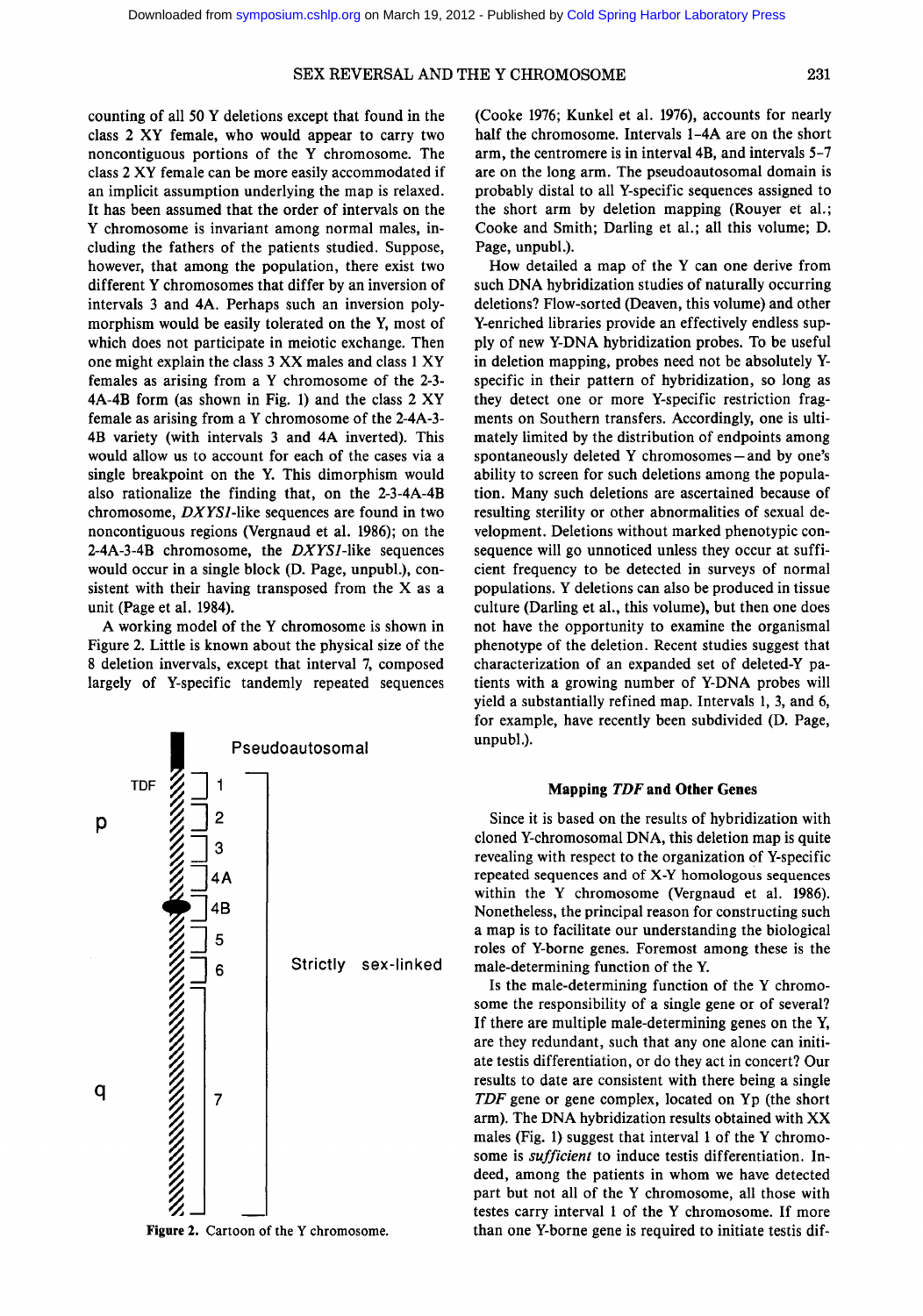232 PAGE

ferentiation, then those genes must all be located within interval 1. Conversely, the DNA hybridization results obtained with XY females (Fig. 1) suggest that interval 1 of the Y chromosome is *necessary* to induce testis differentiation. That is, among the patients in whom we have detected part but not all of the Y chromosome, all those lacking testicular tissue also lack interval 1. (Some XY females have recently been found to have deletions smaller than those shown in Fig. 1; D. Page, unpubl.) The male-determining function of the human Y chromosome, then, appears to reside entirely within a gene or gene complex found in interval 1, on Yp (Figs. 1 and 2).

This deletion map may also be of use in resolving other long-standing controversies regarding the Y chromosome. In particular, what is the function of the H-Y antigen? H-Y is a male-specific, minor histocompatibility antigen, first identified by graft rejection (Eichwald and Silmser 1955). Although it has been proposed that TDF and H-Y antigen are synonymous (Wachtel et al. 1975), H-Y does not appear to be required for testicular differentiation in mice (McLaren et al. 1984). A reliable method for H-Y typing of human B-cell lines using a cytotoxic-T-cell assay has been developed (Goulmy et al. 1983; Simpson 1986). H-Y typing of B-cell lines from patients with well-characterized Y deletions may allow one to unambiguously assign a gene responsible for H-Y antigen expression to a particular deletion interval. If H-Y antigen and TDF are one and the same, then this *H-Y* gene must map to interval 1 of the Y chromosome, where *TDF* resides (Fig. 2). If the *H-Y* gene maps outside interval 1, then it is not TDE If H-Y antigen is required for spermatogenesis (Burgoyne et al. 1986), then one might expect it to map to one of the intervals on Yq, portions of which may be necessary for male fertility (Tiepolo and Zuffardi 1976).

The presence of a Y chromosome in a gonadal female appears to strongly predispose her to gonadal neoplasia, particularly gonadoblastoma and dysgerminoma (Manuel et al. 1976). If this predisposition is the result of a single Y-borne gene or gene complex, then Y-DNA studies of females with these neoplasms and deleted Y chromosomes should allow one to map the locus. The presence of gonadoblastoma in a class 2 XY female (case 2 described by Disteche et al. 1986b; Fig. 1) suggests that this "gonadoblastoma locus," if it exists, is somewhere in intervals 3, 4B, 5, 6, or 7. It appears, then, that *TDF* itself is not the gonadoblastoma gene.

# **XX Males and XY Females: The X-Y Interchange Model**

Two human "sex reversal" syndromes have been mentioned but not properly introduced. "XX males" are sterile but otherwise phenotypically male individuals whose karyotype is 46,XX (de la Chapelle 1981). They have testicular but no ovarian tissue. As judged by standard cytogenetic methods, they have the chromosomes of a normal female. "XY females" are sterile but otherwise phenotypically female individuals whose karyotype is 46,XY. They have "streak" ovaries devoid of follicles and no testicular tissue. The internal accessory structures are female. Secondary sexual characteristics are female but variably developed, and the somatic features of Turner syndrome (a phenotype classically associated with a 45,X karyotype) are present in some. As judged by routine cytogenetic analysis, XY females have the chromosomes of a normal male, with no evidence of mosaicism for a 45, X cell line. Thus, in both XX males and XY females, there is a discordancy between the gonadal sex and the chromosomal sex-as least as judged by chromosome banding. Given the Y-DNA hybridization findings already described, XX males and many XY females no longer represent exceptions to the rule that the Y chromosome is male.determining. Rather, they provide the basis for a stronger, refined rule: Interval 1 of the Y chromosome is male-determining.

Ferguson-Smith (1966) proposed that human XX males are the result of aberrant X-Y interchanges occuring during paternal meiosis, when terminal portions of the X and Y chromosomes pair (Fig. 3). According to this X-Y interchange hypothesis, an XX male inherits from his father an X chromosome whose terminus has been replaced by a *TDF-bearing* portion of the Y chromosome. Ferguson-Smith suggested that XY females might also result from aberrant X-Y interchanges. I will argue that this X-Y interchange hypothesis continues to provide a good working model on which to base investigations of XX males and XY fe-



**Figure** 3. The X-Y interchange hypothesis: XX males and XY females receive reciprocal products of similar aberrant X;Y translocations occurring during or prior to paternal meiosis.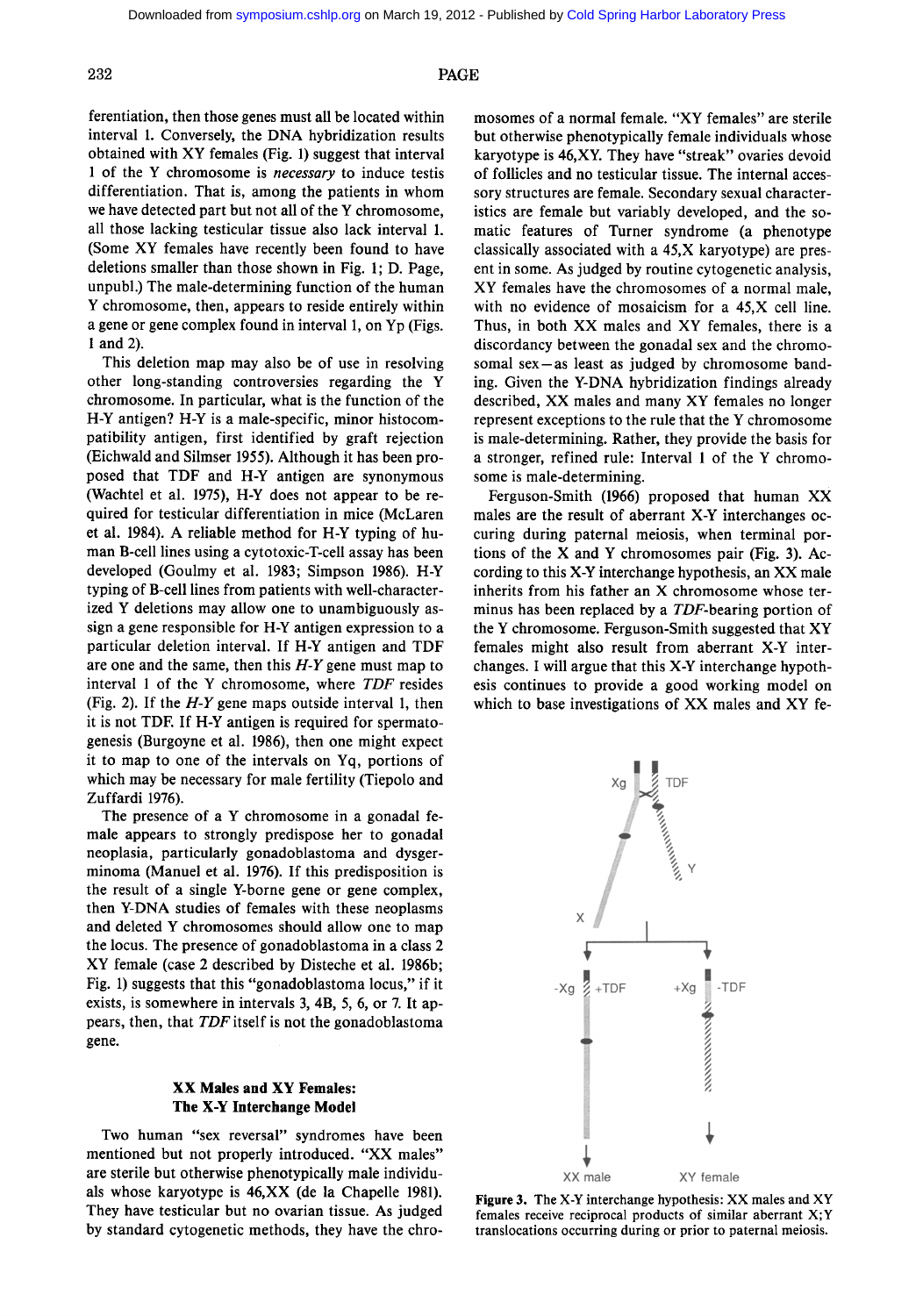# SEX REVERSAL AND THE Y CHROMOSOME 233

males. Specifically, our recent findings suggest that XX males and XY females may carry reciprocal products of similar X;Y translocations (Fig. 3). I will also outline additional predictions of the model that have not yet been tested.

The X-Y interchange hypothesis was motivated in large part by the anomalous inheritance in XX males of *Xg,* a dominant, X-linked antigenic marker. Many an XX male does not express his father's allele for *Xg*  (de la Chapelle 1981), as if he has inherited two X chromosomes from his mother and none from his father. According to the X-Y interchange model, however, such an XX male has received a paternal X chromosome or, more precisely, a paternal X;Y translocation product that lacks *Xg* but carries *TDF* (Fig. 3).

To determine the parental origin of the X chromosomes in XX males, the inheritance of several X-linked restriction-fragment-length polymorphisms (RFLPs) was followed in 10 XX males and their immediate relatives. While *Xg* maps to distal Xp, the X-linked RFLPs used to establish the parental origin of the X chromosomes map to Xq or to more proximal portions of Xp. In each of these 10 families, the XX male was found to inherit a paternal and a maternal X-linked RFLP allele (Page and de la Chapelle 1984 and unpubl.). Among these XX males were 2 who were known not to express their father's alleles for *Xg.* Thus, most if not all XX males inherit a paternal X and a maternal X, as normal 46,XX females do.

If XY females received the reciprocal product of similar X;Y translocations, then many an XY female should express her father's allele for *Xg-despite* having a single, maternally derived X chromosome. The only informative matings will be those in which the XY female's father is phenotypically  $Xg(a^+)$  and the mother  $Xg(a^-)$ . Given the frequencies of the  $Xg$  alleles, less than 10% of matings will be of this sort. Unfortunately but not surprisingly, then, the two XY females shown to have deletions of *TDF* were products of matings uninformative for *Xg* (Disteche et al. 1986b).

The X-Y interchange model predicts, of course, the presence of Y-chromosomal material in the genomes of XX males. DNA and antigenic marker studies provided direct evidence of such Y material in XX males. Guellaen et al. (1984) detected certain Y-specific DNA sequences in three XX males by Southern (1975) blotting. We described an XX male who expressed his father's allele for 12E7, a Y-linked antigenic marker; he did not express his father's allele for Xg (de la Chapelle et al. 1984).

It is the distal short arms of the X and Y chromosomes that pair in male meiosis (Fig. 3; Chandley et al. 1984). According to the X-Y interchange model, then, the Y material present in XX males should originate from distal Yp. As judged by DNA hybridization, XX males do appear to carry terminal portions of Yp, albeit of varying size (Fig. 1). Conversely, the model would predict the absence of terminal portions of Yp in XY females. Class 1 XY females do appear to lack terminal portions of Yp (Fig. 1). Indeed, the deletion in class 1 XY females corresponds to the portion of the Y present in class 3 XX males, suggesting that class 1 XY females and class 3 XX males carry reciprocal products of similar recombination events. If, as earlier postulated, the class 2 XY female's father has a Y chromosome in which intervals 3 and 4A are inverted, then she too lacks a terminal portion of Yp.

The X-Y interchange model predicts that the Yp DNA found in XX males would be transferred to the distal short arm of an X chromosome. This prediction was confirmed by the results of in situ hybridization with a probe detecting Y-specific repeated sequences present in class 3 XX males. In all three class 3 XX males tested, this Y-specific probe hybridized unambiguously to the most distal portion of Xp (Andersson et al. 1986).

According to the X-Y interchange model, XX males should be hemizygous for some strictly X-linked (as opposed to pseudoautosomal) DNA sequences on distal Xp (Fig. 3). At such a locus, the single copy present in an XX male should be of maternal origin. We have not found any X-specific sequences for which XX males are hemizygous, but these negative results do not disprove their existence. The simplest explanation for many XX males not expressing their fathers' alleles for *Xg* is hemizygosity for the *Xg* locus. However, in the absence of a DNA probe for *Xg,* it remains possible that, in many XX males, the paternal *Xg* locus is present but is not expressed because of the position effect of a nearby translocation breakpoint.

Conversely, the model predicts, that, despite having only one X chromosome, many an XY female should have two copies of some strictly X-linked DNA sequences from distal Xp. At such a locus, one copy should be of maternal origin and the other of paternal origin. Further, the paternally derived copy should be transferred to distal Yp.

If each XX male is the result of a single Xp-Yp crossover proximal to the pseudoautosomal region (Fig. 3), then XX males should carry pseudoautosomal sequences derived from their fathers' Y chromosomes but not from their fathers' X chromosomes. Conversely, XY females should carry pseudoautosomal sequences derived from their fathers' X chromosomes but not from their fathers' Y chromosomes. Highly informative pseudoautosomal RFLPs (Rouyer et al.; Cooke and Smith; Darling et al.; all this volume; D. Page, unpubl.) should allow these predictions of the model to be tested.

The *Sxr* mutation in mice results in sex reversal, and it provides an interesting contrast to the phenomenon of human XX males. The *Sxr* strain is characterized by a high frequency of sterile XX males. The trait is transmitted by carrier males, in whom a duplicate of the testis-determining locus is found in the pseudoautosomal region of the Y chromosome. Meiotic recombination regularly transfers this pseudoautosomal copy of the testis-determining gene from the abnormal Y to the X, resulting in XX males (Burgoyne 1982; Evans et al. 1982; Singh and Jones 1982). Thus, sex reversal in *Sxr*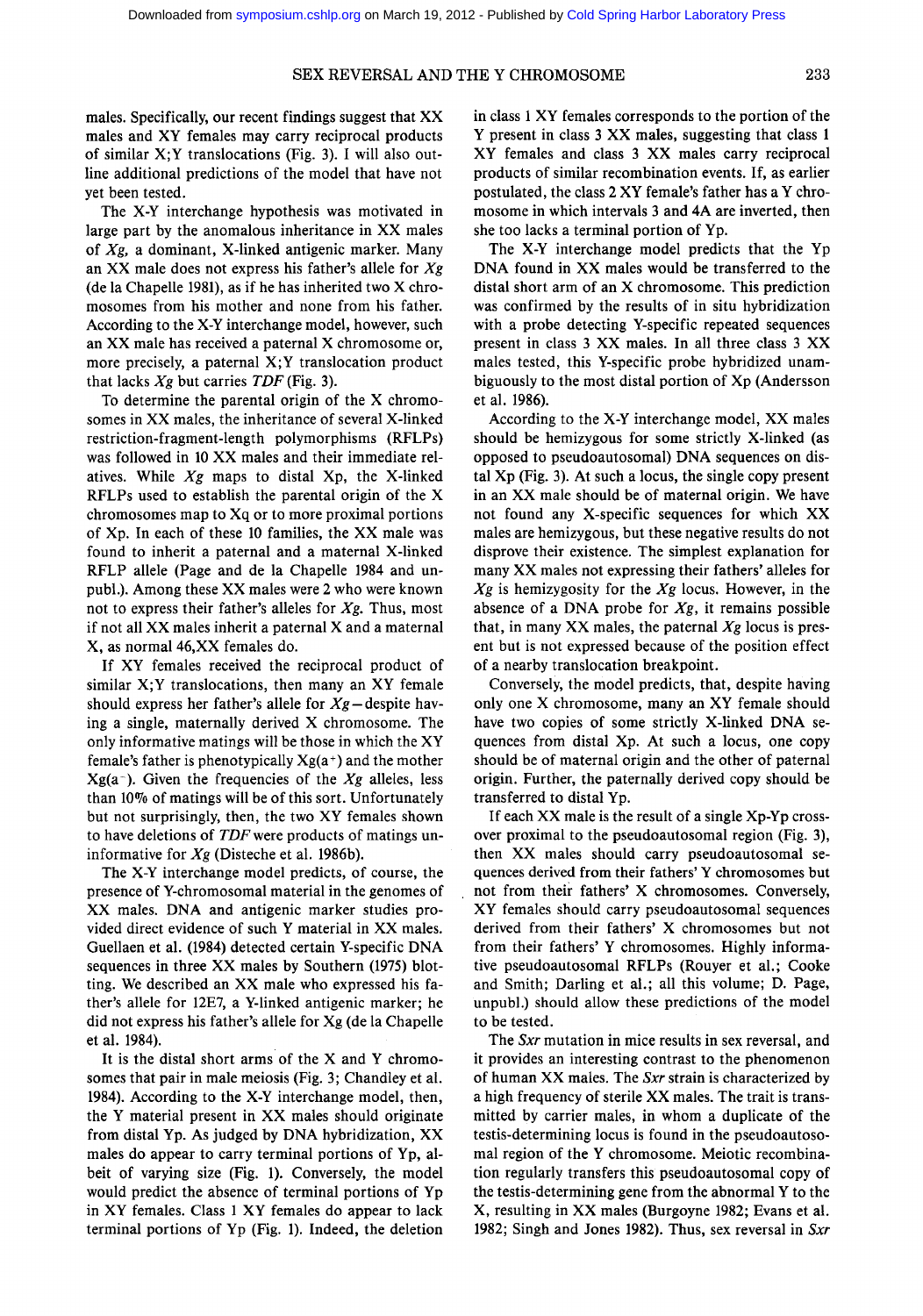mice is due to frequent recombination between an aberrant Y chromosome and a normal X chromosome.

In contrast, human sex reversal appears to be due to aberrant recombination between normal X and Y chromosomes. We have studied the parents and siblings of many XX males by Southern hybridization using Y-DNA probes (Page et al. 1985; Vergnaud et al. 1986; D. Page, unpubl.). No Y DNA was detected in mothers or sisters, and the Y chromosomes of fathers and unaffected brothers appeared to be normal. In particular, fathers do not carry a duplication of the male-determining region that they transmit to their XX male sons. These results were particularly notable in the case of a family with three XX males (Page et al. 1985), in which one might have suspected a mechanism more like that seen in *Sxr* mice. Similarly, no Y DNA has been detected in the mothers of XY females with Y deletions, and their fathers appear to have normal Y chromosomes as judged by DNA hybridization (Disteche et al. 1986b; D. Page unpubl.). Thus, each such human XX male and XY female appears to be the result of a new mutation. This is particularly remarkable given that one in 20,000 males is an XX male (de la Chapelle 1981); this constitutional translocation is generated anew at a high frequency.

## **Unexplained Sex Reversal**

XX males and XY females are not the only examples of apparent inconsistency between chromosomal sex and gonadal sex. X males have testes but are sterile, and they have a 45,X karyotype. As judged by Y-DNA studies, one X male is mosaic for a Y-bearing cell line (de la Chapelle et al. 1986), while another has a cytogenetically undetected translocation of a *TDF-bearing*  portion of the Y to chromosome 15 (Disteche et al. 1986a). Not all cases of gonadal sex reversal, however, are due to anomalies of the Y chromosome. For example, several families have been described in which there are multiple XY females with streak ovaries. (The XY females in whom we detected Y deletions are all sporadic cases.) In most of these families, sex reversal is inherited in an X-linked or autosomal manner (e.g., see Espiner et al. 1970), suggesting mutations in genes that function downstream of *TDF* in the pathway of gonadal differentiation; the Y chromosome is probably intact. To be sure, autosomal mutation can cause gonadal sex reversal in XY mice (Washburn and Eicher 1983). In addition, there is at least one X male and several XX males and XX hermaphrodites (testicular and ovarian tissue) in whom no Y DNA has been detected (de la Chapelle et al. 1986; Vergnaud et al. 1986; D. Page, unpubl.). Some of these individuals may yet prove to have very small, *TDF-bearing* portions of the Y chromosome. On the other hand, perhaps some of these individuals do not carry *TDF* but have testicular tissue because of a gain-of-function mutation in a gene that acts downstream of *TDF.* 

## **SUMMARY**

An 8-interval deletion map of the human Y chromosome has been constructed using DNA hybridization to characterize naturally occurring structural abnormalities. The map is oriented with respect to the short and long arms, and the position of the centromere is known. The deletion map may be dimorphic; that is, within the normal population there may occur two Y chromosomes that differ by an inversion within the short arm.

Y-DNA studies have reconciled many cases of gonadal "sex reversal" with the rule that the human Y chromosome is male-determining. Gonadal sex is determined according to the presence or absence of interval 1 which is on the short arm of the Y chromosome. XX males are the result of X;Y translocations that occur during or prior to meiosis in the fathers. Some XY females may carry the reciprocal product of similar X;Y translocations. Not all cases of gonadal sex reversal can be explained on the basis of Y-chromosome aberrations, and these provide evidence of genes that function downstream of *TDF* in the pathway of gonadal differentiation.

# **ACKNOWLEDGMENTS**

I am indebted to my co-workers, and in particular to David Botstein, Laura Brown, Albert de la Chapelle, Christine Disteche, and Jean Weissenbach. This work was supported in part by grant HD20059 from the National Institutes of Health.

### **REFERENCES**

- Andersson, M., D.C. Page, and A. de la Chapelle. 1986. Chromosome Y-specific DNA is transferred to the short arm of X chromosome in human XX males. *Science*  33: 786.
- Belote, J.M., M.B. McKeown, D.J. Andrew, T.N. Scott, M.F. Wolfner, and B.S. Baker. 1985. Control of sexual differentiation in *Drosophila melanogaster. Cold Spring Harbor Syrup. Quant. Biol.* 50: 605.
- Buhler, E.M. 1980. A synopsis of the human Y chromosome. *Hum. Genet.* 55: 145.
- Burgoyne, P.S. 1982. Genetic homology and crossing over in the X and Y chromosomes of mammals. *Hum. Genet.*  61: 85.
- Burgoyne, P., E.R. Levy, and A. McLaren. 1986. Spermatogenic failure in mice lacking H-Y antigen. *Nature* 320: 170.
- Chandley, A.C., P. Goetz, T.B. Hargreave, A.M. Joseph, and R.M. Speed. 1984. On the nature and extent of XY pairing at meiotic prophase in man. *Cytogenet. Cell Genet.*  **38:** 241.
- Cooke, H. 1976. Repeated sequence specific to human males. *Nature* 262: 182.
- Davis, R.M. 1981. Localization of male determining factors in man: A thorough review of structural anomalies of the Y chromosome. J. *Med. Genet.* 18: 161.
- de la Chapelle, A. 1981. The etiology of maleness in XX men. *Hum. Genet.* 58: 105.
- de la Chapelle, A., P.A. Tippett, G. Wetterstrand, and D. Page. 1984. Genetic evidence of X-Y interchange in a human XX male. *Nature* 307: 170.